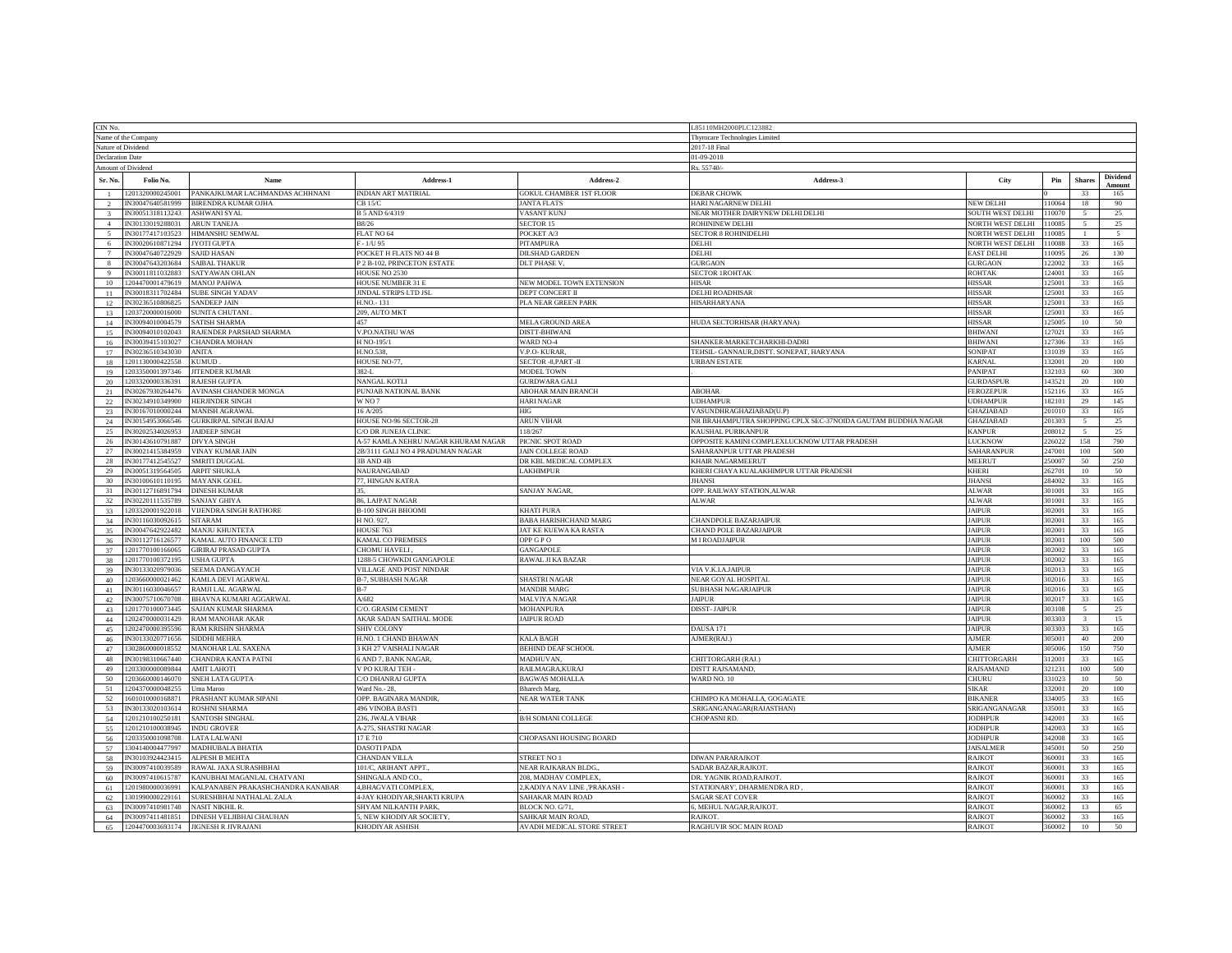| 66         |                              | 1301990000170828 ASHISH RAJESHBHAI THUMMAR | 3 RANCHOD NAGAR SOC                       | <b>ALARAM</b>                        |                                          | RAJKOT               | 360003  | 33              | 165 |
|------------|------------------------------|--------------------------------------------|-------------------------------------------|--------------------------------------|------------------------------------------|----------------------|---------|-----------------|-----|
| 67         | IN30097411584325             | <b>TANK KETAN</b>                          | <b>HARI DARSHAN</b>                       | RAMNAGAR-3                           | JAYANT, K G ROAD, RAJKOT                 | RAJKOT               | 360004  | 33              | 165 |
|            |                              |                                            |                                           |                                      |                                          |                      |         |                 |     |
| 68         | 1201800000063642             | NATHAVANI MEHULKUMAR ARVINDBHAI            | BLOCK NO 4 JAY COMPLEX                    | BEHIND PANCHAYAT BUS STOP            | UNIVERSITY ROAD                          | RAJKOT               | 360005  | 33              | 165 |
| 69         | 1201800000134958             | SHEETAL ARAJANBHAI PAMBHAR                 | SAMANVAY' NANDI PARK MAIN ROD             | <b>KALAVAD ROAD</b>                  | OPP MASOOM SCHOOL                        | RAJKOT               | 60005   | 33              | 165 |
| 70         | IN30097410447543             | ATUL MAKANLAL SHAH                         | <b>MAHALAXMI CHOWK</b>                    | NR. LADI'S SCHOOL                    | NAGAR DELIJAMNAGAR                       | <b>JAMNAGAR</b>      | 61001   | 33              | 165 |
| 71         | 203440000727600              | <b>COTHARI BHAVINI MAULIK</b>              | <b>I-SAHYOG APPT</b>                      | <b>LEPATEL COLONY</b>                | <b>BEDI BUNDER</b>                       | <b>AMNAGAR</b>       | 61008   | 33              | 165 |
| 72         | 930039412696706              | <b>AMIT MEHTA</b>                          | ARIHANT KRUPA OPP SATYA SAI               | CHOOL PALACE ROAD                    | <b>AMNAGAR</b>                           | AMNAGAR              | 61008   | 33              | 165 |
| 73         | N30097410719595              | MALKAN RAJESH NATHALAL                     | <b>BLOCK NO. 304.</b>                     | <b>WEST HOUSE APARTMENT</b>          | VANZARI CHOWK, JUNAGADH.                 | <b>UNAGADH</b>       | 62001   | 33              | 165 |
| 74         | IN30154919577786             | <b>USHPA JAIRAM PARWANI</b>                | <b>GIRDHAR KUNJ</b>                       | <b>LALBAHADUR SHASTRI SOCIETY</b>    | <b>JUNAGADH</b>                          | <b>UNAGADH</b>       | 62001   | 33              | 165 |
| 75         | 202670000021941              | SAROJBEN PARSHOTTAM GHUNJARIA              | <b>TIRTH-B</b>                            | <b>BLOCK NO.803</b>                  | <b>JANJARDA ROAD</b>                     | <b>UNAGADH</b>       | 62001   | 33              | 165 |
| 76         | IN30097410633164             | RANJANBEN HARJIBHAI PATEL                  | NARSI PARA.                               | 3/H. SWAMI NARAYAN TEMPLE.           | DHRANGADHRA.                             | SURENDRANAGAR        | 63310   | 33              | 165 |
| 77         | N30097410633199              | PATEL TUSHAR M.                            | <b>TALAV STREET</b>                       | <b>NR. SITA GATE.</b>                | DHRANGADHRA                              | SURENDRANAGAR        | 63310   | 33              | 165 |
| 78         | N30045013205414              | SONAL SANJAY VYAS                          | 302 SAMARTH APPT                          | AJAYWADI SUBHASH NAGAR               | <b>BHAVNAGARGUJARAT</b>                  | <b>BHAVNAGAR</b>     | 64001   | 33              | 165 |
|            | 1204470002253353             |                                            | <b>M G ROAD</b>                           | <b>BHAVNAGAR</b>                     |                                          | <b>BHAVNAGAE</b>     | 6400    | $\overline{2}$  |     |
| 79         |                              | AJAYKUMAR P VAGADIYA                       |                                           |                                      | <b>BHAVNAGAR</b>                         |                      |         |                 | 10  |
| 80         | IN30199110083965             | MEENABEN B. SHAH                           | LAXMI APPTARTMENT                         | NR. SWAMINARAYAN GURUKOOL            | SARDAR NAGARBHAVNAGAR                    | BHAVNAGAR            | 364001  | 33              | 165 |
| 81         | 1202890000864870             | ANIL NANUBHAI CHAUHAN                      | <b>BLOCL NO 99</b>                        | UNA SINGALIYA                        | <b>BHARATNAGAR</b>                       | <b>BHAVNAGAR</b>     | 64002   | 33              | 165 |
| 82         | IN30305210183573             | RAMESHKUMAR H KARELIYA                     | 501-A AKSHARDEEP COMPLEX                  | SHASTRINAGAR                         | <b>BHAVNAGAR</b>                         | <b>BHAVNAGAR</b>     | 64003   | 33              | 165 |
| 83         | 1201800000110166             | SHETH RAKESH AMRUTLAL                      | PARESH SWEET MART                         | <b>PANJARA POLE</b>                  |                                          | BHAVNAGAR            | 64710   | 33              | 165 |
| 84         | N30097410652572              | <b>MAKWANA AMRUTLAI</b>                    | <b>KAILASH BHAVAN</b>                     | <b>KHADPITH</b>                      | RAILLA                                   | AMREL.               | 6556    | 33              | 165 |
| 85         | 203150000030868              | ROHITKUMAR CHIMANLAL SHAH                  | B/2, ABHINANDAN FLAT                      | <b>NR. KOTHARI TOWER.</b>            | <b>SABARMATI</b>                         | AHMEDABAD            | \$8000* | 33              | 165 |
| 86         | N30034310833463              | SHETH SHRUTIBEN SUDHIRBHAI                 | E-15, NIL-HARSH FLAT                      | <b>NR. SWAMINARAYAN AVENUE</b>       | NR. ANJALI CINEMA, PALDI,AHMEDABAD       | AHMEDABAD            | 80007   | 33              | 165 |
| 87         | 301520000101409              | MAUSAM JIGISHKUMAR SHAH                    | 2. SUDEVI PARK SOC                        | NR. P.T.COLLEGE                      | PALDI                                    | AHMEDABAD            | 80007   | 33              | 165 |
| 88         | 1204720010352876             | <b>VIDHI M KANSARA</b>                     | A 303 KANCHANBHUMI APP BHE                | KNAK KALA 100 FT ROAD                | SATELLITE                                | AHMEDABAD            | 880015  | 18              | 90  |
| 89         | N30034310734473              | PATEL SHAILESHKUMAR JIVANLAL               | 69/1, UTTAR GUJARAT PATEL SOC. PART-1,    | <b>ASARWA</b>                        | AHMEDABAD                                | <b>HMEDABAD</b>      | 80016   | 33              | 165 |
| 90         | IN30034310734498             | PATEL ARUNABEN SHAILESHBHAI                | 69/1, UTTAR GUJARAT PATEL SOC. PART-1,    | <b>ASARWA</b>                        | <b>AHMEDABAD</b>                         | AHMEDABAD            | 380016  | 33              | 165 |
|            | IN30034310745180             |                                            | 69/1, UTTAR GUJARAT PATEL SOC. PART-I     | <b>ASARWA</b>                        | <b>AHMEDABAD</b>                         | AHMEDABAD            | 380016  | 33              | 165 |
| 91         | IN30039414434759             | SHAKARIBEN JIVANLAL PATEL                  |                                           |                                      |                                          |                      |         | 33              |     |
| 92         |                              | <b>BHADRESH BANSILAL SHAH</b>              | 31 JAYMALA SOCIETY                        | OPP ANAND SOCIETY                    | ISANPUR ROADAHMEDABAD                    | AHMEDABAD            | 880050  |                 | 165 |
| 93         | IN30305210122633             | MAYUR NATUBHAI PATEL                       | J-16-SANKRUT FLAT                         | NR, HIRABAUG SOC                     | <b>GHATLODIAAHMEDABAD</b>                | AHMEDABAD            | 80061   | 10              | 50  |
| 94         | IN30034310909277             | <b>GHANSHYAM SHIVARAM MORIYA</b>           | 93-C, SWASTIK NAGAR                       | NR. DIAMOND MILLS                    | NICOL ROAD, AHMEDABAD                    | AHMEDABAD            | 82350   | 33              | 165 |
| 95         | 204440000125639              | RACHANABEN MAHENDRASINH SOKAR              | G/10, KRISHNADHAM FLATS                   | <b>NR, OM BUNGLOWS</b>               | <b>DHARAM ROAD</b>                       | MAHESANA             | 84002   | 33              | 165 |
| 96         | 201910100605697              | EELABEN BHOGILAL MODI                      | 06-06-1955                                | <b>BALIA PADO PATAN-35</b>           | PATAN                                    | 'ATAN                | 84265   | 33              | 165 |
| 97         | N30034320012604              | KIRANBEN HARGOVINBHAI PATEL                | CHACHARIA ZINI POLE                       | <b>ATAN</b>                          | PATAN                                    | ATAN?                | 84265   | 33              | 165 |
| 98         | IN30034320045136             | RAMESHKUMAR K.GHANCHI                      | PINDARIA VADO                             | <b>HAZAM VADO</b>                    | PATAN - N.G.                             | PATAN                | 84265   | $\sim$          | 25  |
| 99         | N30034320051556              | PATEL MEENABEN ASHVINBHAI                  | 4/11/39, KALAR WADO,                      | <b>OPP RAMESH VAR MAHADEV</b>        | SALVIWADOPATAN - N.G.                    | PATAN                | 884265  | 33              | 165 |
| 100        | 1201090002307611             | BHATIA RAJNIKANT AMBALAL HUF               | PRABHUKRIPA SOCIETY                       |                                      |                                          | PATAN                | 884265  | 40              | 200 |
| 101        | N30305210296546              | RIKENKUMAR ARUNBHAI PATEL                  | AT-MAHIJ                                  | <b>BAREJA BHAG</b>                   | <b>KHEDA</b>                             | KHEDA                | 387120  | 20              | 100 |
| 102        | 201090002376152              | JAIMIKABEN RAKESHBHAI PATEL                | NAGARWADA, DHOLKA                         |                                      |                                          | AHMEDABAD            | 837810  | 33              | 165 |
| 103        | IN30199110268063             | SUMA VENUGOPAL                             | 10- A. VIDYADHAR SOCIETY                  | VASNA ROAD                           | <b>BARODA</b>                            | VADODARA             | 390015  | 50              | 250 |
| 104        | 203320000658644              | ASHOK SHYAMSUNDER SHAH                     | 301-7 PAWAN FLATE ANAND NAGAR             | SOCIETY 7 ZETALAPUR ROAD             | VADODARA                                 | VADODARA             | 390020  | 33              | 165 |
| 105        | 301670000294981              | SHAH PARESH POPATLAL                       | <b>B/36 LALITA NAGAR SOC</b>              | <b>NEAR RAJESH TOWER</b>             | <b>GOTRI</b>                             | VADODARA             | 39002   | 30              | 150 |
| 106        | IN30233210050018             | <b>GAURANG RASIKLAL JOSHI</b>              | <b>A-43 SHREE RESIDENCY</b>               | <b>B/H RAJPUT CHHRATRALAY</b>        | <b>BHARUCH</b>                           | <b>BHARUCH</b>       | 392001  | $\mathcal{D}$   | 10  |
| 107        | 203320000718895              | SHILPI SURESH BANSAL                       | E 107 - 108                               | NEW T T MKT                          | <b>RING ROAD</b>                         | <b>SURAT</b>         | 395002  | 33              | 165 |
| 108        | 204150000128692              | JIGNESH DHIRAJLAL MEHTA                    | 403 GOPINATH APP                          | <b>MAIN ROAD</b>                     | <b>MAHINDRPURA</b>                       | SUR AT               | \$9500  | 33              | 165 |
|            | 201320000204131              | RAKESHBHAI MOHANBHAI JAIN                  | <b>B-4 MAHAVIR APT</b>                    | SOLSUMBA UMBERGAON                   | STATION DIST VALSAD                      | VALSAD               | 9617    | 33              | 165 |
| 109<br>110 | N30015910222456              |                                            |                                           |                                      |                                          |                      | 961     | 20              |     |
|            |                              | JITENDRA DILIPBHAI DESAI                   | H-406 PRAMUKH RESIDENCY                   | DAMAN ROAD NEAR CHALA GRAM PANCHAYAT | VILLAGE CHALA TALUKA PARDIVALSAD GUJARAT | VALSAD               |         |                 | 100 |
| 111        | IN30015910799377             | PRAVINCHANDRA CHHOTALAL PAREKH             | <b>PLOT NO. 350</b>                       | <b>HOUSING SECTOR</b>                | <b>GIDC VAPL</b>                         | VALSAD               | \$9619  |                 | 40  |
| 112        | 304140003924373              | <b>GAURAV SAXENA</b>                       | <b>ENERCON INDIA LTD</b>                  | SURVEY 33 NR SILVER INDC             | <b>ESTATE BHIMPORE</b>                   | <b>DAMAN</b>         | 396210  | 10 <sup>2</sup> | 50  |
| 113        | N30021414080852              | PRAKASH R PATEL                            | A/I ANAND SOCIETY                         | <b>MANEKLAL ROAD</b>                 | NAVSARINAVSARI                           | <b>AVSARI</b>        | 9644    | 25              | 125 |
| 114        | IN30135610074312             | JAYESH YUVRAJ ATHAVIA                      | CANARA BANK, S.S. (O), C.O.               | <b>MAKER TOWER,</b>                  | CUFFE PARADE, MUMBAL                     | MUMBAI               | 400005  | 33              | 165 |
| 115        | 1201070000024781             | SHARMILA SWAMINATHAN IYER                  | NEW SUNITA APARTMENTS                     | 169B/8B                              | SION(EAST)                               | MUMBAI               | 400022  | 33              | 165 |
| 116        | IN30154915071210             | BABURAO SHANKAR CHARI                      | C/111 SOHINI APTS DATTAMANDIR ROAD        | VAKOLA SANTACRUZ EAST                | <b>MUMBAI</b>                            | MUMBAI               | 40005:  | 33              | 165 |
| 117        | IN30154915876881             | <b>MAYUR T SHAH</b>                        | 3 - 201, SHUBH SHANTI COMPLEX CHS         | M G ROAD, DAHANUKAR WADI             | KANDIVALI WESTMUMBAI, MAHARASHTRA        | <b>MUMBAI</b>        | 400067  | 33              | 165 |
| 118        | IN30047643331747             | TEJASWINI SHEKAR HEGDE                     | 4/B SHANTIKUNJ                            | OPP BHUTA SCHOOL OFF OLD NAGARDAS RD | ANDHERI EASTMUMBAI                       | MUMBAI               | 400069  | 33              | 165 |
| 119        | N30048410054090              | SUNITA KANAIYALAL VORA                     | <b>LAT NO 704, ANAND LOK, PLOT NO 313</b> | ANT NAGAR. R N NARKAR MARG           | <b>GHATKOPAR EASTMUMBAI</b>              | <b>MUMBAI</b>        | 10007   | 33              | 165 |
| 120        | N30226911914444              | AISHALI MOHANLAL GALA                      | 623 DARSHANA APT 90 FEET ROAD,            | <b>ABOVE RAVINDRA NURSING HOME</b>   | MULUNDE MUMBAI, MAHARASHTRA              | <b><i>IUMBAI</i></b> | 100081  | 100             | 500 |
| 121        | N30154918028071              | <b>SUMIT YAGNICK</b>                       | 3 1201 SAI SANSKAR SOCIETY                | <b>JON TROMBAY ROAD</b>              | DEONAR B/H HP PETROLMUMBAI, MAHARASHTRA  | MUMBAI               | 100088  | 33              | 165 |
| 122        | IN30047641317373             | RAVINDRA KRISHNA HOLIWALE                  | 5/403 PRAJAPATI GARDENS                   | PLOT NO 39 SECTOR 5                  | <b>NEW PANVEL</b>                        | RAIGARH MH           | 410206  | 100             | 500 |
| 123        | N30047640379509              | RAJESH CHAMPALAL JAIN                      | 55 RASTA PETH                             | TRIPUTI COMPLEX                      | OPP KEM HOSPITALPUNE                     | PUNE                 | 411011  | 33              | 165 |
| 124        | N30047640379824              | SUSHAMADEVI CHAMPALAL JAIN                 | <b>355 RASTA PETH</b>                     | TRIPUTI COMPLEX                      | OPP K E M HOSPITALPUNE                   | PUNE                 | 411011  | 33              | 165 |
| 125        | N30047640375935              | RAJESH CHAMPALAL JAIN                      | 355 RASTA PETH                            | <b>TRIPUTI COMPLEX</b>               | OPP KEM HOSPITALPUNE                     | PHNE                 | 411011  | 33              | 165 |
|            | N30045080342064              | ASHOK NARAYAN GAIKWAD                      | <b>687 SAKHAR PETH</b>                    |                                      | SOLAPUR                                  | SHOLAPUR             | 413005  | 20              | 100 |
| 126        | IN30154918641844             |                                            |                                           |                                      |                                          |                      |         | 100             |     |
| 127        |                              | <b>GEETA RAJKUMAR TOSHNIWAL</b>            | <b>RAJBHAN</b>                            | <b>BEHIND KORE GARDEN</b>            | <b>MOTI NAGARLATUR</b>                   | <b>ATUR</b>          | 413512  |                 | 500 |
| 128        | IN30177411899992             | DATTATRAY KRISHNAJI NALAVADE               | <b>A P BARADGAON</b>                      | <b>SUDRIK</b>                        | KARJATAHAMDNAGAR                         | AHMEDNAGAR           | 414403  | 18              | 90  |
| 129        | IN30047642199239             | SACHIN SADASHIV SHETE                      | OPP MUNCIPAL CORPORATION                  |                                      | TASGAON                                  | SANGLI               | 416312  | 8               | 40  |
| 130        | IN30047642386364             | VASUDEO DHANANJAY GADGIL                   | 1/44 RAJWADA CHOWK                        |                                      | SANGLI                                   | SANGLI               | 416416  | 100             | 500 |
| 131        | IN30047641889649             | CHANDAN GOPAL BHANGALE                     | VATSALAI PLOT NO 6                        | <b>OPP MANDAKINI BUILDING</b>        | SHAHVNAGARJALGAON                        | <b>ALGAON</b>        | 25001   | 10 <sup>°</sup> | 50  |
| 132        | 203440000538735              | VIJAY VITHAL BHARAMBE                      | <b>BLOCK NO.</b>                          | <b>SWAMINI APPT</b>                  | <b>SHARDA NAGAR</b>                      | <b>ALGAON</b>        | 2520    | $10\,$          | 50  |
| 133        | N30112716739882              | RENUKADEVI DEVISETTY                       | CITY POST OFFICE ROAD                     | RAM SHIV MANDIR GALLI                | <b>ITWARINAGPUR</b>                      | <b>NAGPUE</b>        | 440002  | 33              | 165 |
| 134        | N30177412020211              | PRITAM KANHYALALJI UMRE                    | HIMALAYA VISHWA                           | (34)                                 | NAPUR ROADWARDHA                         | VARDHA               | 442001  | 25              | 125 |
| 135        | N30154952835086              | YOGESH N SABE                              | S/O NARAYAN SHRIKRISHNA SABE NANDURA      | NIMGAON BULDANA                      | NEAR HANUMAN MANDIRNANDURA               | <b>BULDHANA</b>      | 443404  | 33              | 165 |
| 136        | IN30311610046124             | VILAS RAMKRISHNA BHARAMBE                  | FLOT NO 301                               | <b>VIJAY APARTMENT</b>               | RATHI NAGARAMRAVATI                      | <b>AMRAOTI</b>       | 444603  | 50              | 250 |
| 137        | 1203230000228831             | <b>SURESHWAR</b>                           | H 360 NHDC COLONY                         | NARMADA NAGAR                        | TEH PUNASA DIST KHANDWA                  | <b>KHANDWA</b>       | 450119  | $15\,$          | 75  |
| 138        | 1204370000017412 Sarla Mohta |                                            | G-12, Kanchan Vihar                       | 45-Kanchan Bagh                      |                                          | <b>NDORE</b>         | 452001  | 20 <sup>2</sup> | 100 |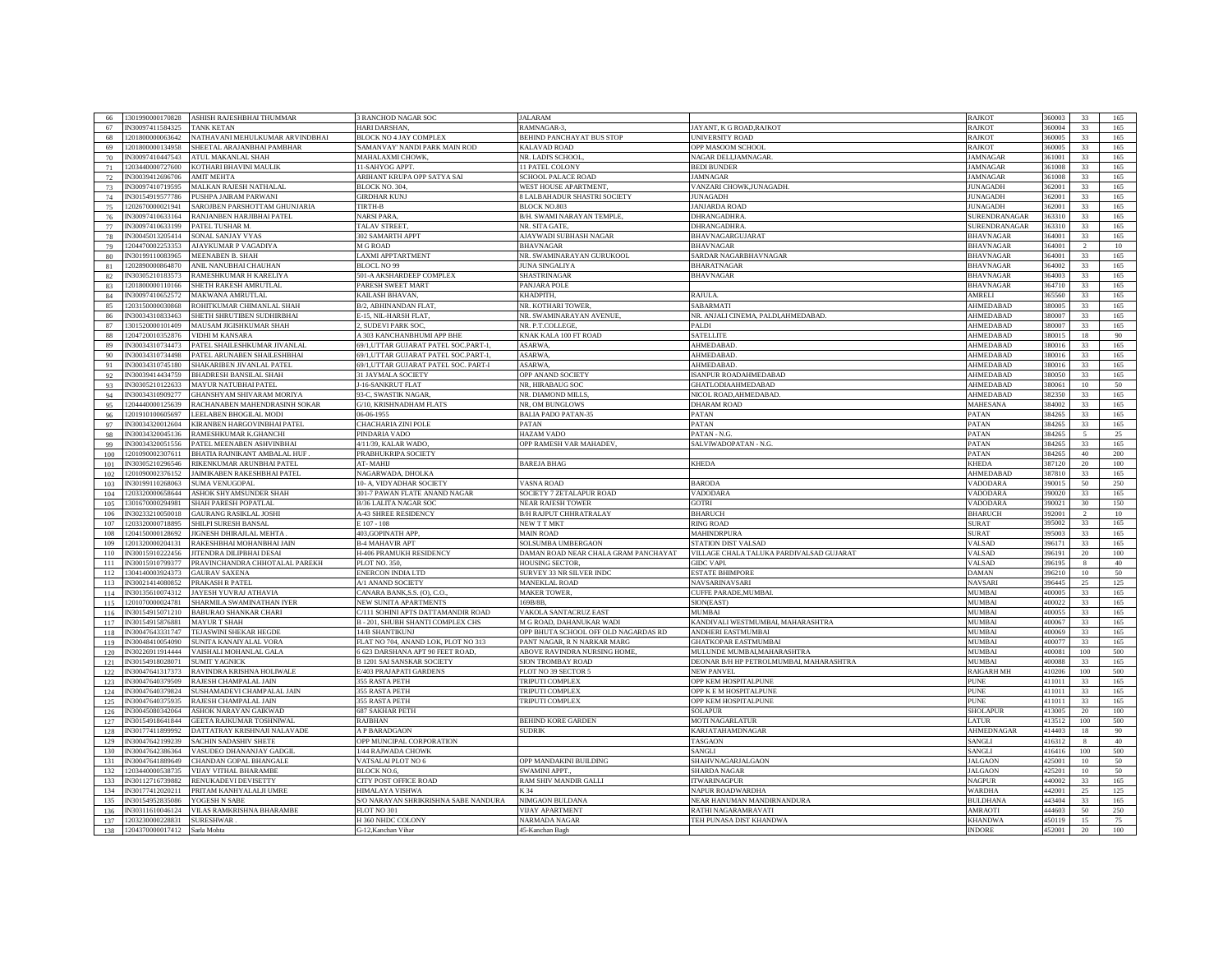| N30198310619625<br>139        | SHEKHAR KUMAR JAIN                                                  | <b>46. NALIA BAKHAI</b>                        | NR. MARWARI KANYA VIDHYALAYA                          | <b>INDORE (M.P.</b>                               | <b>INDORE</b>               | 452001          | 33               |                          |
|-------------------------------|---------------------------------------------------------------------|------------------------------------------------|-------------------------------------------------------|---------------------------------------------------|-----------------------------|-----------------|------------------|--------------------------|
| V30198310068818<br>140        | RAM GILDA                                                           | 47/5, IDA COMPLEX.                             | NEAR HORMONY PLAZA                                    | AGRAWAL NAGAR, MAIN ROAD, INDORE (M.P.)           | <b>INDORE</b>               | 52001           | 33               | 165                      |
| N30051319291142<br>141        | RISHITA SOMANI                                                      | <b>HNO 165</b>                                 | <b>GUMASHTA NAGAR</b>                                 | NEAR VYANKTESHINDORE MADHYA PRADESH               | <b>INDORE</b>               | 152001          | 50               | 250                      |
| N30045013600500<br>142        | HEMANT KUMAR PATNI                                                  | 192 B M T CLOTH MARKET                         | <b>INDORE</b>                                         | <b>MADHYA PRADESH</b>                             | <b>INDORF</b>               | 152001          | 33               | 165                      |
| V30051314558829<br>143        | RITESH TOTLA                                                        | <b>6 A ANNAPURNA NAGAR</b>                     | <b>NDORE</b>                                          | <b>MADHYA PRADESH</b>                             | <b>INDORE</b>               | 152009          | 135              | 675                      |
| 204720011173161<br>144        | PRIYA JAIN                                                          | 143/1 SHRI MANGAL NAGAR                        | <b>BICHOLI HAPSI ROAD</b>                             |                                                   | <b>INDORF</b>               | 452016          |                  | 25                       |
| V30198310191194<br>145        | <b>NAVEEN MISHRA</b>                                                | /O GAYATREE TRADERS                            | DAL BAZAR                                             | .ASHKAR, GWALIOR (M.P.)                           | <b>GWALIOR</b>              | 474009          | $20\,$           | 100                      |
| 146<br>204720009908982        | <b>AVINDRA KUMAR KHARF</b>                                          | I NO 3080 25 H IN FRONT OI                     |                                                       | <b>IDARSH NAGAR</b>                               | <b>JABALPUE</b>             | 8200            |                  |                          |
| 147<br>30045010726046         | MOHINI JAIN                                                         | 11 A, AVENUE B                                 | ARAS BLDG NR SAI BABA MANDIR<br>SECTOR 2, WARD-39     | BHILAI-1, DURGCHATTISGARH                         | DURG                        | 190001          | 33               | 40<br>165                |
| 203320002572840               |                                                                     |                                                | SRI SAIRAM RESIDENCY                                  | AYAENCLAVE NEW BOWENPALLY                         | <b>HYDERABAD</b>            | 0001            |                  |                          |
| 148<br>30047642333156         | SUKANYA BILLA                                                       | LAT NO 103 PLOT NO 5                           | -2-603. SHAIKPET                                      | BANJARA HILL SHYDERABAD                           | <b>HYDERABAD</b>            | 0003            |                  | 25                       |
| 149<br>203840000048880        | <b>DARSANAM BABU RAO</b>                                            | 9, INCOMETAX                                   |                                                       |                                                   |                             | 0005            |                  | 5                        |
| 150                           | <b>ADMAVATHIR</b>                                                   | V/O-R SANKARA RAO, C-120                       | MODI BUILDERS, SR NAIK NAGAR                          | APURUPA CLNY, QUTUBULLAPUR K V                    | <b>HYDERABAD</b>            |                 | $\sim$           | 25                       |
| 203810000179807<br>151        | <b>KAMAL NARAYAN RENWA</b>                                          | I NO 10-203                                    | <b>MAIN ROAD WARD NO-15</b>                           | <b>MACHERIAL POST</b>                             | ADILABAD                    | 604208          | 100              | 500                      |
| 203070000131281<br>152        | <b>NAGOOR KALYANI</b>                                               | I NO:2-2-264                                   | STREET : DUBBAWADA                                    | POST:METPALLY                                     | KARIMNAGAF                  | 05325           | 25               | 125                      |
| N30102221489600<br>153        | YARAM SHANKAR REDDY                                                 | QNO C 138 BUNGLOWS AREA                        | <b>V COLONY</b>                                       | MANUGURUKHAMMAM DIST                              | <b>KHAMMAM</b>              | 507125          | 33               | 165                      |
| N30039414212359<br>154        | <b>A CHANDRA SEKHAR</b>                                             | NO 1/32 1/42                                   | <b>IROAD</b>                                          | <b>ANANTAPUR</b>                                  | <b>ANANTAPUE</b>            | 515001          | 50               | 250                      |
| 155<br>203500000263835        | <b>TAMMANA N V. ESWARA PRASAD</b>                                   | D.NO-3-239-4, BANTOMILLI ROAD.                 |                                                       |                                                   | <b>KRISHNA</b>              | 521301          | -8               | 40                       |
| N30047643407572<br>156        | VIJAYA BHASKAR BHAMIDIPATI                                          | D NO 38-19-9/2                                 | JYOTHI NAGAR MARRIPALEM                               | NEAR 104 AREAVISAKHAPATNAM ANDHRA PRADESH         | VISAKHAPATNAM               | 30018           | 20               | 100                      |
| 201090001264241<br>157        | SHARAD . PANDIT                                                     | <b>SHARAD PANDIT</b>                           | NO 55, BHARADWAJ 13TH MAIN                            | A G S LAYOUT, AREHALLI                            | BANGALORE                   | 60061           | 39               | 195                      |
| 158<br>N30192630790151        | V WALI                                                              | <b>TAGORE ROAD</b>                             |                                                       | GADAG                                             | <b>DHARWAR</b>              | 82101           | 20               | 100                      |
| 159<br>201320000822718        | <b>BHARATI MUKUND KULKARNI</b>                                      | BAMASHANKARI NILAYA B/S CENTRA                 | RURAL POLICE STN RD SHANTI NAG                        |                                                   | <b>BIJAPUR</b>              | 87101           | 10 <sup>10</sup> | 50                       |
| V30154918061890<br>160        | <b>GAJENDRAN EKAMBARAM</b>                                          | PLOT NO 1, Q & B HOMES                         | KURINJI STREET, VIGNESHWARA NAGAR                     | NEMILICHERY CHROMPETCHENNAI, TAMIL NADU           | <b>CHENNA</b>               | 500044          | 20               | 100                      |
| 30311610667749<br>161         | NBARAJ RAVEENDRAN                                                   | <b>O 19 V O C STREET</b>                       | <b>JAIN COLONY</b>                                    | NANGANALLURCHENNAI                                | <b>HENNAI</b>               | 0006            | 106              | 530                      |
| 203280000091602<br>162        | V. SREEMATHI                                                        | , ANNA STREET                                  | <b>KANNADASAN NAGAR</b>                               |                                                   | CHENNAI                     | 602001          |                  | $\sim$                   |
| 203760000624750<br>163        | VIGNESHWARI RAMESH                                                  | 11 ABLOCK SRINIVAS APARTMENT                   | CUDDALORE ROAD ARIYANKUPPAM                           | <b>PUDUCHERRY</b>                                 | <b>PONDICHERRY</b>          | 05007           |                  | $\sim$                   |
| N30039416343467<br>164        | <b>ANANTHARAMAN</b>                                                 | <b>NO 18</b>                                   | <b>MARIAM NAGAR</b>                                   | KARAIKAL                                          | <b>THANJAVUE</b>            | 09602           | $10$             | 50                       |
| 1204720011274303<br>165       | M DAWOOD AMMAL                                                      | 9/18A, NEW NO 9/91, MAIN ROAD                  | <b>RAJAGIRI</b>                                       |                                                   | THANJAVUF                   | 514207          | $\mathbf{1}$     | $\sim$                   |
| 204720011504421<br>166        | K HAJA MAIDEEN                                                      | <b>DLD NO 9/18A NEW NO 9/91</b>                | MAIN ROAD BAWAJI NAGAR                                | RAJAGIRI PAPANASAM                                | THANJAVUF                   | 514207          |                  | $\overline{\phantom{a}}$ |
| 1203320007401802<br>167       | <b>GHRISTHURAJ</b>                                                  | 2A VETIVILLAI ROAD                             | TISIAYNVILAI                                          | RADHAPURAM TK                                     | TIRUNELVELI                 | 627657          | 24               | 120                      |
| 203500000634706<br>168        | <b>FR THIRUVENKADARAJ</b>                                           |                                                | 2ND STREET                                            | THIRU NAGAR                                       | TUTICORIN                   | 628501          | 75               | 375                      |
| 30163740500108<br>169         | <b>OONKOTHAI K</b>                                                  | /470 18TH STREET                               | PHASE II                                              | <b>SATHUVACHARIVELLORE</b>                        | <b>NORTH ARCO</b>           | 32009           | 50               | 250                      |
| 170<br>30047643337367         | ASHISH RATNAKAR NANDAGAWALI                                         | <b>CS TECHNOPARK</b>                           | T 08 TRIVANDRUM                                       | <b><i>CERALATRIVANDRUM</i></b>                    | TRIVANDRUM                  | 35523           | 10 <sup>2</sup>  | 50                       |
| 171<br>30226910159900         | <b>JAGARAJAN R</b>                                                  | 3/114, ANNA NAGAR                              | <b>ND CROSS STREET</b>                                | KULITHALAI,TAMIL NADU                             | PERIYAR                     | 39104           | 11               | 55                       |
| 172<br>201130000341981        | <b>M V VENUGOPALAN</b>                                              | <b>JANIKKOTH VEETTII</b>                       | <b>KARIMBAM</b> (PO).                                 | <b>CARIMBAM, KANNUR DT</b>                        | CANNANORE                   | 70142           | 10               | 50                       |
| 173<br>30163740979693         | <b>NNITHA SURESH</b>                                                | MELEVALAPPIL HOUSE                             | KANJIRAKODE P O                                       | <b><i>NADAKANCHERYTHRISSUR</i></b>                | PALGHAT                     | 80590           | 20               | 100                      |
| 174<br>30163770006088         | <b>RAJESH A</b>                                                     | ASWATHY, KRA-15,                               | KULASEKHARAM,                                         | KOUDUNGANOOR POST,THIRUVANANTHAPURAM,KERALA       | TRIVANDRUM                  | 595013          | 20               | 100                      |
| 30125028107074<br>175         | <b>SUNITA BUBNA</b>                                                 | 115 CANNING STREET                             | <b>CALCUTTA</b>                                       | CALCUTTA                                          | KOLKATA                     | 700001          | 25               | 125                      |
| 30154917098445                | MURARI AGRAWAL                                                      | <b>5 JADULAL MULLICK ROAD</b>                  | C/O SRI AZAD TRANSPORT CO PVT LTD                     | <b>KOLKATA</b>                                    | KOLKATA                     | 00006           | 10 <sup>10</sup> | 50                       |
| 176<br>930085310029529        |                                                                     |                                                | <b>HOWRAH</b>                                         |                                                   | <b>HOWRAF</b>               | 11101           |                  |                          |
| 177                           | <b>GOVIND RAM AGARWALA</b>                                          | 80/1. JOY NARAYAN SANTRA LANE                  |                                                       |                                                   |                             |                 | 33               | 165                      |
| 178<br>204720010625889        | <b>MEGHANADA BEHERA</b>                                             | FLAT 5 B 08 ARNAPURNA TOWER                    | SUNDARPADA BHUBANESWAR                                | <b>KHORDHA</b>                                    | <b>BHUBHANESHWAR</b>        | 51002           | 85               | 425                      |
| 179<br>201090003468724        | SHOVA DEVI PODDAR                                                   | MEGHALAYA DRUGS DISTRIBUTOR                    | P.O-WEST GARO HILLS TURA                              |                                                   | WEST GARO HILLS             | 94001           | 75               | 375                      |
| N30047642481007<br>180        | RAHUL DAYAL                                                         | C/O N DAYAL                                    | SOUTH OF PATLIPUTRA SCHOOL                            | JAGAT NARAYAN RD KADAMKUANPATNA                   | <b>PATNA</b>                | 300003          | 33               | 165                      |
| 201910102185501<br>181        | <b>BIBHA KUMARI</b>                                                 | D/O MITHILESH KUMAR SINHA                      | S M HOUSE NORTH OF SARADA                             | SADAN NAHARPAR TOWN PATNA                         | PATNA                       | 300004          |                  | - 5                      |
| 182<br>30051318941772         | SUNITA RANI                                                         | VILL KARARI PO DHOBAHA BAZAR ARA               |                                                       | <b>ARA BIHAR</b>                                  | BHOJPU                      | 80215           | 10               | 50                       |
| 183<br>30220110255696         | <b>OYJIT BANERIE</b>                                                | 167 NEW SITARAMDERA N.L.O.                     | PO AGRICO                                             | <b>JAMSHEDPUR</b>                                 | <b>SINGHBHUM</b>            | 31009           |                  | 10                       |
| 30051314786985<br>184         | <b>AWADHESH KUMAR</b>                                               | MIG 35 ADITYAPUR 2                             | RIT ROAD ADITYAPUR                                    | AMSHEDPURJHARKHAND                                | <b>SINGHBHUM</b>            | 3101            | 24               | 120                      |
| 201092600112321<br>185        | <b>VISHAL PATODIA</b>                                               | O DYNAMIC PHOTOCOPY SERVICE                    | COURT COMPOUND                                        | <b>CIRCULAR ROAD</b>                              | RANCHI                      | 34001           | 50               | 250                      |
| V30115112484027<br>186        | <b>BHARTI NARENDRA DOSHI</b>                                        | <b>OSHI HOSPITAI</b>                           | OPP. B.J.MARKET                                       | <b>JILHAPETHMUMBAI</b>                            | <b>ALGAON</b>               | 25001           | 500              | 2500                     |
| 130097411722413<br>187        | <b>BALBHADRASINH R JADEJA</b>                                       | <b>IGVIJAY NAGAR,</b>                          |                                                       | WANKANER                                          | RAJKOT                      | 6362            | 33               | 165                      |
| V30177412597955<br>188        | SALIM SIKAMRUDDIN HAJIANI                                           | 701 7 TH FLR MIRCHANDANI GARDEN                | SUNCITY OPPOSITE ST FRANCIS SCHOOL                    | VASAI WESTMUMBAI                                  | THANF                       | 101202          | 33               | 165                      |
| 189<br>203520000061207        | <b>M V G R KRISHNA REDDY</b>                                        | ONO 6-66-1                                     | SIVALAYAM VEEDHI                                      | PENUMANTRA MANDALAM                               | <b>WEST GODAVARI</b>        | 34122           | $10$             | 50                       |
| N30236510244454<br>190        | <b>ROSHAN LAL GARG</b>                                              | H.NO. 17/138,                                  | SECTOR-7                                              | ROHINLDELHI                                       | <b>NORTH WEST DELHI</b>     | 110085          | 33               | 165                      |
| 203230000882167<br>191        | <b>MEENA JOSHI</b>                                                  | 270 STREET 5                                   | <b>JAGAT PURA</b>                                     |                                                   | <b>HOSHIARPUR</b>           | 4600            |                  | 10                       |
| 192<br>30096610621718         | MUKUL KAKKAR                                                        |                                                | RELAVEKALON                                           | VARDA 14GAJARAULA (UTTAR PRADESH)                 | MORADABAL                   | 44235           |                  |                          |
| 193<br>201130000075666        | AJENDRA RAVINDRA ANEKAR                                             | <b>HREE BHAIRAV KRUPA</b>                      | DR.RAGHUVIR NAGAR.                                    | <b>OMBIVALL(E)</b>                                | <b>THANE</b>                | 21201           | 20               | 100                      |
| 301440000933780<br>194        | <b>NUAYASANTHI</b>                                                  | <b>O 27D SIVASAKTHI ILLAM</b>                  | SREENIVAS GARDEN KAKKAIYAN                            | THOPPU ARIYANKUPPAM                               | <b>PONDICHERRY</b>          | 05007           |                  | 25                       |
| 195<br>205290000020249        | <b>NNANT SHREE GUPTA</b>                                            | <b>OUSE NO-4</b>                               | <b>JNIVERSITY ROAD</b>                                | DEI HI                                            | DELHI                       | 10007           | 200              | 1000                     |
| 196<br>204910000502181        | <b>VEDANT BAGRI</b>                                                 | I NO-4562, ST NO-11                            | DURGAPURI, HAIBOWAL KALAN                             | NR-RAJENDRA MODEL SCHOOL                          | <b>JIDHIANA</b>             | 41001           | 33               | 165                      |
| 197<br>V30184610250207        | <b>DEV RAJ JAIN</b>                                                 | C.DEV JAIN MACHINERY                           | 22 WAIT GUNJ                                          | <b>LUDHIANA</b>                                   | <b>OTHERS</b>               | 41008           | 33               | 165                      |
| 202990000770907<br>198        | VINOD SARAN BHATNAGAR                                               | <b>3A/111 AZADNAGAR KANPUR</b>                 |                                                       |                                                   | <b>KANPUR</b>               | 08002           | 10 <sup>10</sup> | 50                       |
| 30011811190282<br>199         |                                                                     |                                                |                                                       |                                                   | <b>OTHERS</b>               | 82002           | 33               | 165                      |
| \$30116030314344<br>200       |                                                                     |                                                |                                                       |                                                   |                             |                 | 33               | 165                      |
|                               | <b>RELLMOHAN GOYAL</b>                                              | 8/51                                           | <b>MOTHKUNI</b>                                       | LOHA MANDIAGRA                                    |                             | 302002          |                  |                          |
|                               | RAMESHWAR PRASAD KHANDELWAL                                         | 257, GOVIND NAGAR - EAST                       | NEAR DASAHARA KOTHI                                   | AMER ROADJAIPUR (RAJ.)                            | <b>OTHERS</b>               |                 |                  |                          |
| 201<br>N30116030176571        | PRAMOD KUMAR JAIN                                                   | 154. GYATRI NAGAR A                            | <b>MAHARANI FARM</b>                                  | <b>DURGAPURAJAIPUR</b>                            | <b>OTHERS</b>               | 302018          | 33               | 165                      |
| 202<br>V30097410828065        | KAUSHIK HIRALAL PARMAR                                              | 7/11. ANIK APPARTMENT.                         | VASTRAPUR.                                            | <b>AHMEDABAD</b>                                  | <b>OTHERS</b>               | 80019           | 33               | 165                      |
| 203<br>N30039413863246        | MAHESH NATVARLAL KAPADIA                                            | <b>19 KISHAN DUPLEX</b>                        | BEHIND MOTHERS SCHOOL                                 | MAKARAND DESAI ROADVADODARA                       | <b>OTHERS</b>               | 390021          | 33               | 165                      |
| 30090710105446<br>204         | ASHOK KANTILAL SHAH                                                 | 187/189 GURUKUL CHAMBERS.                      | MUMBADEVI ROAD,                                       | MUMBAI                                            | <b>OTHERS</b>               | 100002          | 33               | 165                      |
| 205<br>30021413530551         | ABDULLA ABBASBHAI GHADIALLY                                         | <b>SARKAR TOWER NO 1 C WINC</b>                | 14TH FLOOR FLAT NO 1406                               | NESBIT ROAD MAZGAONMUMBAI                         | <b>OTHERS</b>               | 0001            | 33               | 165                      |
| 30611490073182<br>206         | SMITA VIJAY SHINDE                                                  | A - 301, VISHWAKAMAL C.H.S.I                   | OPP KAMALA CITY, SENAPATI BAPAT                       | MARG, LOWER PARELMUMBAI                           | <b>OTHERS</b>               | 0001            | 33               | 165                      |
| 207<br>201130000115117        | VIJAY VISHWANATH KANITKAR                                           | MUKUND KESHAV, KANITKAR                        | BUNGALLOW, MOTILAL NEHRU                              | ROAD, DOMBIVLI (E)                                | THANE                       | 2120            | 20               | 100                      |
| 30047641330192<br>208         | HARISH AGARWAL                                                      | 33 96/B R K PURAM                              | <b>RR DISTRICT</b>                                    | ANDHRA PRADESHSECUNDRABAD                         | <b>OTHERS</b>               | 00056           | 20               | 100                      |
| N30163741817950<br>209        | <b>RAVIJ</b>                                                        | NO 51/26                                       | <b>AYYA MUDALI STREET</b>                             | <b>CHINTADRIPETACHENNAI</b>                       | <b>OTHERS</b>               | 00002           | 33               | 165                      |
| 203760000611397<br>210<br>211 | MOORTHY SHANTHAKUMARI<br>IN30137210017695 TOP ENGINEERING PVT. LTD. | W/O MOORTHY S, NEW NO 45,<br>C/O. JAS ROADWAYS | OLD 27, WEST PERIYASAMY ROAD<br>4B, GANPAT BAGLA ROAD | <b>R S PURAM</b><br>OPP. TARA SUNDARI PARKKOLKATA | COIMBATORE<br><b>OTHERS</b> | 41002<br>200007 | 300<br>200       | 1500<br>1000             |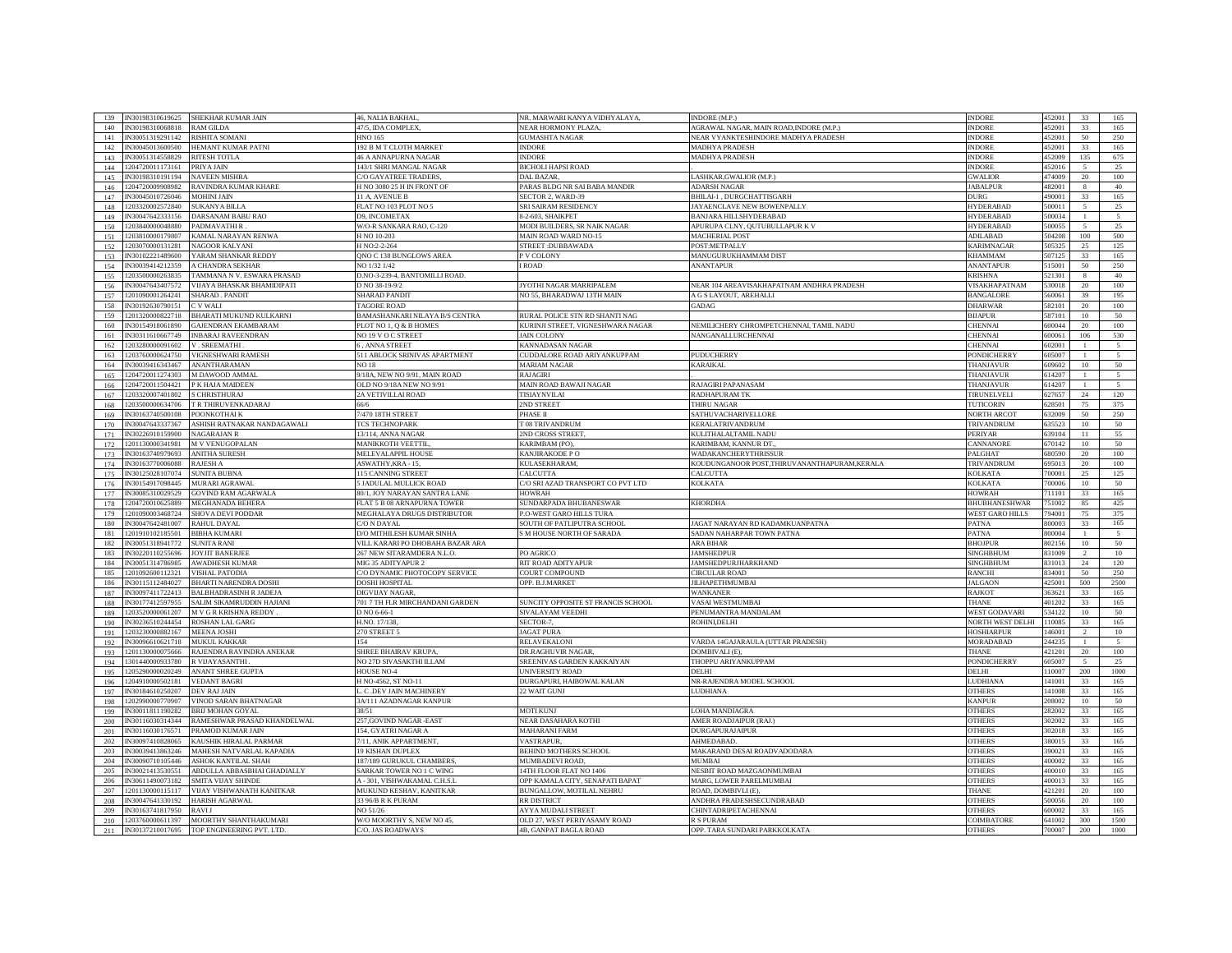| IN30125010200241<br>212 | ARUN KUMAR CHIRANIA               | M/S SHYAM COLLECTION                          | <b>7C LINDSAY STREET</b>             | <b>1ST FLOOR FLAT NO 5KOLKATA</b>                               | <b>OTHERS</b>    | 700087 | 33              | 165                      |
|-------------------------|-----------------------------------|-----------------------------------------------|--------------------------------------|-----------------------------------------------------------------|------------------|--------|-----------------|--------------------------|
| IN30299410030197        | <b>RAGHAV KHANDELWAL</b>          | H-87                                          | PHASE-I                              | ASHOK VIHARDELHI                                                | <b>OTHERS</b>    | 110052 | 33              | 165                      |
| 213                     |                                   |                                               |                                      |                                                                 |                  |        |                 |                          |
| 214<br>V30020610911094  | <b>GEETANJALI JAIN</b>            | <b>BT-29</b>                                  | SHALIMAR BAGH                        | DELHI                                                           | <b>OTHERS</b>    | 110088 | 33              | 165                      |
| 203000000656780<br>215  | <b>PUNEET SHARMA</b>              | RAI SINGH KI DHANI GALI NO 01                 | NR K M COLONY                        |                                                                 | <b>BHIWANI</b>   | 127021 |                 | 10                       |
| V30051313835452<br>2.16 | <b>SAPNA MADAN</b>                | 06/13 SIKKA COLONY                            | SONEPAT                              | <b>HARYANA</b>                                                  | <b>OTHERS</b>    | 131001 | 33              | 165                      |
| 217<br>30096610380454   | VINOD KUMAR MITTAL                | $-202$                                        | <b>VVIP ADDRESSES</b>                | RAJNAGAR EXTENSIONUTTAR PRADESH                                 | <b>DTHERS</b>    | 201001 |                 | 35                       |
| 30096610669642<br>218   | <b>URGA SINGH</b>                 | 195                                           | DELTA- II                            | <b>GREATER NOIDAUTTAR PRADESH</b>                               | <b>THERS</b>     | 01308  |                 | 25                       |
| 219<br>V30051320123258  | ANURAG KHANDELWAL                 | <b>GANDHI GRAM</b>                            |                                      | BEHIND HOSPITALKANPUR UTTAR PRADESH                             | <b>THERS</b>     | 08007  | $\overline{4}$  | 20                       |
| 220<br>930311612294618  | DEEPA SINGH                       | C 157 SHIVALIK NAGAR                          | <b>BHEL HARDWAR</b>                  | HARIDWARHARIDWAR UTTARAKHAND                                    | <b>THERS</b>     | 249403 | 10 <sup>°</sup> | 50                       |
| 221<br>203660000204024  | <b>ASHISH GHIYA HUF</b>           | $NO - 13$                                     | <b>BARKAT COLONY</b>                 | <b>TONK PHATAK</b>                                              | <b>AIPUR</b>     | 302015 | 33              | 165                      |
| 222<br>601430103722991  | SHAILJA SHARMA                    | 188 JVGAL BHAWAN OPP PAREEK                   | COLLEGE KANTI CHANDRA ROAD           | <b>BANI PARK</b>                                                | <b>AIPUR</b>     | 302016 | 10              | 50                       |
| N30270020156840<br>223  | PRAVEEN GUPTA                     |                                               | <b>SUBHASH COLONY</b>                | SHASTRI NAGARJAIPUR                                             | <b>OTHERS</b>    | 302016 | 33              | 165                      |
| 224<br>N30021415439396  | <b>NAY PATHAK</b>                 | 28/5 UTTAM NAGAR CFCL GADEPAN DISTT           | KOTA                                 | <b>KOTA RAJASTHAN</b>                                           | <b>OTHERS</b>    | 325208 | 33              | 165                      |
| 204470004742300         |                                   | 3 WARD NO 17                                  |                                      |                                                                 |                  |        |                 |                          |
| 225                     | <b>GHISA LAL HUF</b>              |                                               | <b>INSIDE OF TABELA MARKET</b>       | <b>SIKAR</b>                                                    | <b>SIKAR</b>     | 332001 | 33              | 165                      |
| 226<br>1201210100482513 | <b>SHASHI KANT</b>                | W.NO.12, OLD GRAIN MARKET                     | <b>SANGARIA</b>                      | DISTT.HANUMANGARH                                               | <b>OTHERS</b>    | 335063 | 20              | 100                      |
| 227<br>N30114311099051  | KETANKUMAR DHANSUKHLAL KACHALIA   | ATMIYA JEWELLERS 426-A RAGHUVIR               | COMPLEX SANJIVBHAT STREET SONI BAZAR | <b>RAJKOTGUJARAT</b>                                            | <b>OTHERS</b>    | 360001 | 18              | 90                       |
| 228<br>203440000884348  | FALGUNI C DAVDA                   | 203 PRATIKHA APPT                             | OPP P AND T COLONY                   | <b>6 PATEL COLONY</b>                                           | <b>JAMNAGAR</b>  | 361008 | 33              | 165                      |
| 229<br>201090003852080  | PITTALIYA PIYUSH H                | H NO 11-1233, KHARAVANIPOL                    | DAJIPRA AREA STATION ROAD, WADH      | <b>GOLARANA STREET WADHWAN DISTRI</b>                           | <b>OTHERS</b>    | 6303   | $\overline{2}$  | 10                       |
| 230<br>30164510179292   | AXMICHAND C SHAH                  | 2077 NAGJI BHUDAR NI POLE                     | <b>NEAR JAIN DERASAE</b>             | <b>KHADIAAHMEDABAD</b>                                          | <b>OTHERS</b>    | 38000  | 33              | 165                      |
| 231<br>30045014507992   | RISHI DAYANAND KHARKWAL           | 6 VAYAM                                       | <b>IDBI OFFICER FLATS</b>            | IDBI COMPUND OFF C G ROAD AHMEDABADGUJARAT                      | <b>THERS</b>     | 8000   | 33              | 165                      |
| 232<br>V30132110717687  | <b>VIJAY VINOD PATEL</b>          | O VINOD C PATEL FAMILY WILL TRUST             | 11, RIVERA BUNGLOWS                  | NR.CHIMANBHAI PATEL COLLEGEPRAHLAD NAGAR GARDEN ROAD, AHMEDABAD | <b>OTHERS</b>    | 8001'  | 33              | 165                      |
| 203000000432698<br>233  | DHIRAJ DINESHDUTT SHARMA          | 4. SAHJANAND VILLA - 2                        | <b>B/H SAKAR SCHOOL</b>              | NEW C. G. ROAD, CHANDKHEDA                                      | AHMEDABAD        | 382424 | $\overline{2}$  | 10                       |
| 203350001204538<br>234  | RAMESHBHAI HIMMATLAL SHAH         | NEAR MANGLYA KANJARI                          | TALUKA NADIAD                        | STATION ROAD AT KANJARI                                         | <b>OTHERS</b>    | 387001 | 33              | 165                      |
| 204150000583500<br>235  | ROHITKUMAR JAYANTILAL GANDHI      | 02, SWASTIK APT.                              | KOTAK HOUSE NI GALI                  | <b>GHODDOD ROAD</b>                                             | <b>SURAT</b>     | 395007 | 40              | 200                      |
|                         | RAVINDRA BANSIDHAR SOMANI         | PODDAR HOUSE                                  |                                      | CHURCHGATEMUMBAI MAHARASHTRA                                    | <b>OTHERS</b>    | 400020 | 33              | 165                      |
| N30226914564227<br>236  |                                   |                                               | 4 TH FLOOR A ROAD                    |                                                                 |                  |        | $\overline{2}$  |                          |
| 237<br>1206300000041041 | BIPINKUMAR VINODBHAI DEWANI       | 505 B VARSHA BLDG                             | 5TH FLR PLOT NO 1 NAVYUG SOC         | JVPD SCHEME VILE PARLE                                          | MUMBAI           | 400056 |                 | 10                       |
| 238<br>V30185410076657  | ANITA SANJEEVA SUVARNA            | 1/16, BANSRAJ SINGH CHAWL                     | PRATAP NAGAR                         | JOGESHWARI (EAST)MUMBAI                                         | <b>OTHERS</b>    | 100060 | 33              | 165                      |
| 239<br>N30090710501850  | <b>BHAMINI KIRAN PAREKH</b>       | 1003 SMRUTI CHSL                              | <b>M G CROSS ROAD NO.4</b>           | KANDIVALI WESTMUMBAI                                            | <b>OTHERS</b>    | 400067 | 33              | 165                      |
| 201090007856604<br>240  | <b>SANJAY GOPAL SAWANT</b>        | 23 PADMAVATI CHS LTD                          | OPP I I T MKT PADMAVATI RD           | POWAI I I T BOMBAY                                              | <b>MUMBAI</b>    | 400076 | 43              | 215                      |
| 201060003192289<br>241  | <b>ANITA HAPPY KACHHARA</b>       | <b>JAPPY KACHHARA</b>                         | AI GIRI VIHAR JIVADAYA               | ANE GHTAKOPAR                                                   | <b>MUMBAI</b>    | 100086 | 55              | 275                      |
| 30371910960446<br>242   | <b>AUSHIK BALABHAI KAPADIA</b>    | CL FINANCE LTD                                | EDELWEISS HOUSE OFF CST ROAD         | KALINA SANTACRUZ EASTMUMBAI                                     | <b>OTHERS</b>    | 100098 |                 | 40                       |
| 243<br>208160001006911  | DARPAN MILIND JAIN                | 920 MAIN RD BAJAR PETH CHOPDA                 | CHOPDA JALGAON                       |                                                                 | <b>ALGAON</b>    | 125107 | 100             | 500                      |
| 244<br>203600001594881  | MAHENDRA M GAWLE                  | <b>R/O VIKAS NAGAR PARBHANI TQ</b>            | DIST PARBHANI NEAR VARMA NAGAR       | BESIDE OF DR DOLAS CLINIC                                       | <b>ARBHANI</b>   | 131401 | 2               | 10                       |
| 245<br>30021417767422   | <b>GAUTAM AGRAWAL</b>             | <sup>74</sup> KIRODIMAL COLONY, RAIGARH THANA | KOTWALI KE PEECHE RAIGARH            | RAIGARH CHHATTISGARH                                            | <b>OTHERS</b>    | 196001 | 40              | 200                      |
| 246<br>30290248425404   | VENKATESWARA RAO KEDARISETTY      | /9/647 FLAT NO 305                            | KL RAO RESIDENCY VIDYANAGAR          | HYDERABADANDHRA PRADESH,INDIA                                   | <b>OTHERS</b>    | 500044 | 31              | 155                      |
| 205270000067199<br>247  | PRADEEP KUNTI                     | <b>TNO 1-6-38/C</b>                           | <b>BHARATHI NILAYAM</b>              | SATYASAI COLONY, NARAYANPET                                     | <b>OTHERS</b>    | 509210 | -6              | 30                       |
| 248<br>930131321204269  | <b>SURYA NARAYANA</b> S           | D NO 3-14/1 IST FLOOR                         | IST HOUSE ADARSHANAGAR               | OLD DAIRY FARMVISAKHAPATNAM                                     | <b>OTHERS</b>    | 530040 | $25 -$          | 125                      |
| N30051318756618         |                                   |                                               |                                      |                                                                 | <b>OTHERS</b>    | 560042 | 33              |                          |
| 249                     | <b>IOVEN M MALEKAR</b>            | HOUSE 442 ASHISH NILAYA                       | 10TH MAIN 7TH CROSS                  | HENNUR CROSSBANGALORE KARNATAKA                                 |                  |        |                 | 165                      |
| 250<br>V30214811172773  | <b>DEVIPRASAD</b>                 | 3-52 RAVIPRASAD NILAYA                        | SHIVANAGARA MUDUSHEDDE               | THIRUVAIL VAMANJOORMANGALORE                                    | <b>OTHERS</b>    | 575028 | $5 -$           | 25                       |
| 251<br>203320010961019  | <b>SASIKUMAR S</b>                | MARUTHAM GATEWAY T7                           | SRI SAI NAGAR 2 ND MAIN ROAD         | WEST TAMBARAM CHENNAI                                           | <b>CHENNA</b>    | 600045 | $\sim$          | 25                       |
| 252<br>V30163740148506  | <b>GANAPATHY P</b>                | DOOR NO 26                                    | AVOOR MUTHIYA STREET                 | NEW WASHERMENPETCHENNAI TAMIL NADU                              | <b>OTHERS</b>    | 600081 | 430             | 2150                     |
| V30136410225845<br>253  | SASHIKALA PINCHA                  | 15/1 SIDDALU CHETTY STREET                    | CHOOLAI                              | <b>CHENNAI</b>                                                  | <b>OTHERS</b>    | 600112 | 33              | 165                      |
| 254<br>203150000238149  | <b>RAMESH CHANDRA KORADIA</b>     |                                               |                                      | <b>SARAT BOSE ROAD</b>                                          | KOLKAT           | 70002  | 33              | 165                      |
| 255<br>30220110615875   | <b>SUJIT KARMAKAR</b>             | DAKSHIN NALDANGA NEAR KALI BEDI               | NALDANGA CT                          | <b>HOOGHLY</b>                                                  | <b>OTHERS</b>    | 712123 | 10              | 50                       |
| 256<br>208160000115271  | RATAN KUMAR                       | RK TANISHK JEWELLERS MINA BAZA                | MAIN ROAD BETTIAH WARD NO 16         | <b>WEST CHAMPARAN</b>                                           | <b>OTHERS</b>    | R4543  |                 | $\overline{\phantom{a}}$ |
| 257<br>V30011811177893  | <b>KHAJANI</b>                    | G.9                                           | <b>ASHOKA CHURCH</b>                 | <b>GOLE MARKETNEW DELHI</b>                                     | <b>NEW DELHI</b> | 10001  | 33              | 165                      |
| V30011810206947<br>258  | PANKAI MALHOTRA                   | 3809                                          | <b>GALI BURNA BARA TOOTI</b>         | SADAR BAZARDELHI                                                | DELHI            | 10006  | 33              | 165                      |
| 30011810364567<br>259   | <b>ATINDER KHURANA</b>            | 24 SOUTH PATEL NAGAR                          | <b>GROUND FLOOR</b>                  | MAIN MATEL ROADNEW DELHI                                        | <b>VEW DELHI</b> | 10008  | 33              | 165                      |
| N30039413216945<br>260  | SANDEEP KUMAR TYAGI               | $RZ-B-70A$                                    | GALI NO 53                           | SCHOOL ROAD UTTAM NAGARNEW DELHI                                | NEW DELHI        | 110059 | 33              | 165                      |
| 261<br>N30094010262665  | RAJESH KUMAR JAIN                 | E19/221-22                                    | POCKET E-19                          | SECTOR-3, ROHINIDELHI                                           | NORTH WEST DELHI | 110085 | $\Lambda$       | 20                       |
| 262<br>30055610114540   | MOHD. TARIQ                       | 99/82 BECON GANJ                              | <b>MANNA PURWA</b>                   | <b>KANPUR</b>                                                   | KANPUF           | 08001  |                 | 25                       |
|                         |                                   |                                               |                                      |                                                                 |                  |        | 33              | 165                      |
| 263<br>N30116030042461  | CHHITAR MAL AGARWAL               | SHARWVNA KUMAR SHANKAR LAL                    | KHAZANE WALON KA RASTA               | CHANDPOLE BAZAR JAIPUR                                          | <b>JAIPUR</b>    | 302001 |                 |                          |
| 201060500094409<br>264  | <b>REM LATA AGARWAL</b>           | <b>AXMI NARAIN PURI</b>                       | <b>JATI JI KI BAGICHI</b>            | OUT SIDE SURAJ POLE GATE                                        | <b>AIPUR</b>     | 302002 | 33              | 165                      |
| 265<br>30270020194473   | NIU GARG                          | <b>5 93 SECTOR 7 BLOCK 75</b>                 | <b>AGARWAL FORM, WARD NO.13</b>      | SANGANERJAIPUR                                                  | <b>AIPUR</b>     | 02021  | 33              | 165                      |
| 266<br>30116030161216   | <b>VEENA GUPTA</b>                | <b>IOUSE NO. E-34.</b>                        | <b>BANK COLONY</b>                   | MBABADIJAIPUR                                                   | <b>AIPUR</b>     | 02023  | 33              | 165                      |
| 30097410723660<br>267   | <b>BHALALA MUKTABEN MANOJBHAI</b> | <b>MOHAN KUNJ,</b>                            | , BHAKTINAGAR STATION PLOT           | <b>RAJKOT.</b>                                                  | <b>AJKOT</b>     | 360001 | 33              | 165                      |
| 268<br>201070000213112  | KUNDAN MUKESH KADIWALA            | <b>NEW SHAKTI SOCIETY</b>                     | <b>OPP MARKETING YARD</b>            |                                                                 | RAJKOT           | 360003 | 33              | 165                      |
| 269<br>301990000282963  | <b>AVADHESH HARIDAS OZA</b>       | <b>HIRUMADHI</b>                              | SADGURU BUNGLOW NO 4                 | B/H SBI SADHUVASVANI ROAD                                       | RAIKOT           | 360005 | 33              | 165                      |
| V30097410811150<br>270  | ASHVINBHAI RAMJIBHAI RAMOLIYA     | KHUBHNATH PARA STREET NO. 1,                  | DIST. JAMNAGAR.                      | KALAVAD. (SHITLA)                                               | <b>JAMNAGAR</b>  | 361160 | 33              | 165                      |
| 271<br>201060000507026  | KHUSBUKUMARI NARESHKUMAR CHOPRA   | 3/8, M.S.APPT                                 | <b>OPP:RITA PARK SOC</b>             | <b>SHAHIBAUG</b>                                                | AHMEDABAD        | 380004 | 33              | 165                      |
| 272<br>203320000528707  | PRAVINCHANDRA RATILAL KHATSURIA   | 201 B PRAMUKH RESIDENCY                       | NR P N T COLONY MAULIK               | TENAMENT JODHPUR CHAR RASTA                                     | AHMEDABAD        | 380015 | 33              | 165                      |
| 273<br>N30246110077917  | VEENA KHEMCHAND DHANWANI          | 16/2, MAHATMA GANDHI COLONY,                  | OPP.CNI HALL                         | <b>BEHRAMPURAAHMEDABAD</b>                                      | AHMEDABAD        | 380022 | 33              | 165                      |
| 274<br>N30098210524055  | CHETANKUMAR RAMANLAL SHAH         | L/4/50.SHIV APPARTMENT                        | NR.S.R.P. CAMF                       | OPP.NOBEL SCHOOL.KRISHNANAGAR.NARODAAHMEDABAD                   | AHMEDABAD        | 382346 | 8               | 40                       |
| 275<br>N30087030001723  | CHAVDA PIYUSH MILANBHAI           | A/5 KISHORKUNJ SOCIETY                        | OPP. A.M.T.S. BUS STOP               | CHANDKHEDADIST. GANDHINAGAR                                     | AHMEDABAD        | 382424 | 33              | 165                      |
| 301520000029833<br>276  | RIKESH T. MOTWANI                 | 495/A.                                        | OPP, MAHARATHI SOCIETY.              | SARDAR NAGAR,                                                   | AHMEDABAD        | 382475 | 33              | 165                      |
|                         |                                   |                                               |                                      |                                                                 |                  |        |                 |                          |
| 277<br>301670000522809  | DIPAKKUMAR FOGATLAL RANA          | 3/35 ISHWARSHANTI SOCIETY                     | NR. AMBALAL PARK BHIGHT SCHOOL       | BH CHARBHUJA COMPL KARELIBAUG                                   | VADODARA         | 390022 | 20              | 100                      |
| 278<br>204150000157238  | NISHITKUMAR AJITBHAI MEHTA        | 6-B, STERLING APT, B/H RATNA                  | SHAGAR SCHOOL, KAJI NU MAIDAN        | <b>GOPIPURA</b>                                                 | <b>SURA</b>      | 9500   | 33              | 165                      |
| 279<br>201100000000839  | ARUNABEN HARESHKUMAR PARIKH       | 59/75 A.K. MARG, 3RD FLOOR                    | 31 SHAILESH CO.OP HSG. SOC           | <b>GOWALIA TANK</b>                                             | <b>MUMBA</b>     | 400036 | 27              | 135                      |
| 280<br>30074910053538   | KIRAN MATHUR                      | A1/65, FLAT NO. 01, SNEHA DHAM.               | <b>GOKUL DHAM</b>                    | <b>GOREGAON (EAST), MUMBAI</b>                                  | MUMBAI           | 400063 |                 | 15                       |
| V30074910612924<br>281  | PUSHPA I. MEHTA                   | 4/5. KRISHNA KUNJ                             | <b>VALLABH BAUGH LANE</b>            | GHATKOPAR .EASTMUMBAI                                           | MUMBAI           | 400077 | 33              | 165                      |
| V30102221347743<br>282  | MADDU SANDHYA RANI                | D NO 24 26 87/2                               | 15 TH LINE                           | NALLACHERUVUGUNTUR                                              | <b>JUNTUR</b>    | 522004 |                 | $\leq$                   |
| N30102221416276<br>283  | <b>M V SATYANARAYANA</b>          | NO 24 26 87 2                                 | NALLACHERUVU                         | 15TH LINEGUNTUR                                                 | <b>JUNTUR</b>    | 22004  |                 | $\sim$                   |
| 284                     | IN30135620109628 V YAKUB BEARY    | 2671st FLOOR                                  | CANARA BANK COLONY                   | NAGARABHAVI ROADBANGALORE                                       | <b>BANGALORE</b> | 560072 | $25 -$          | 125                      |